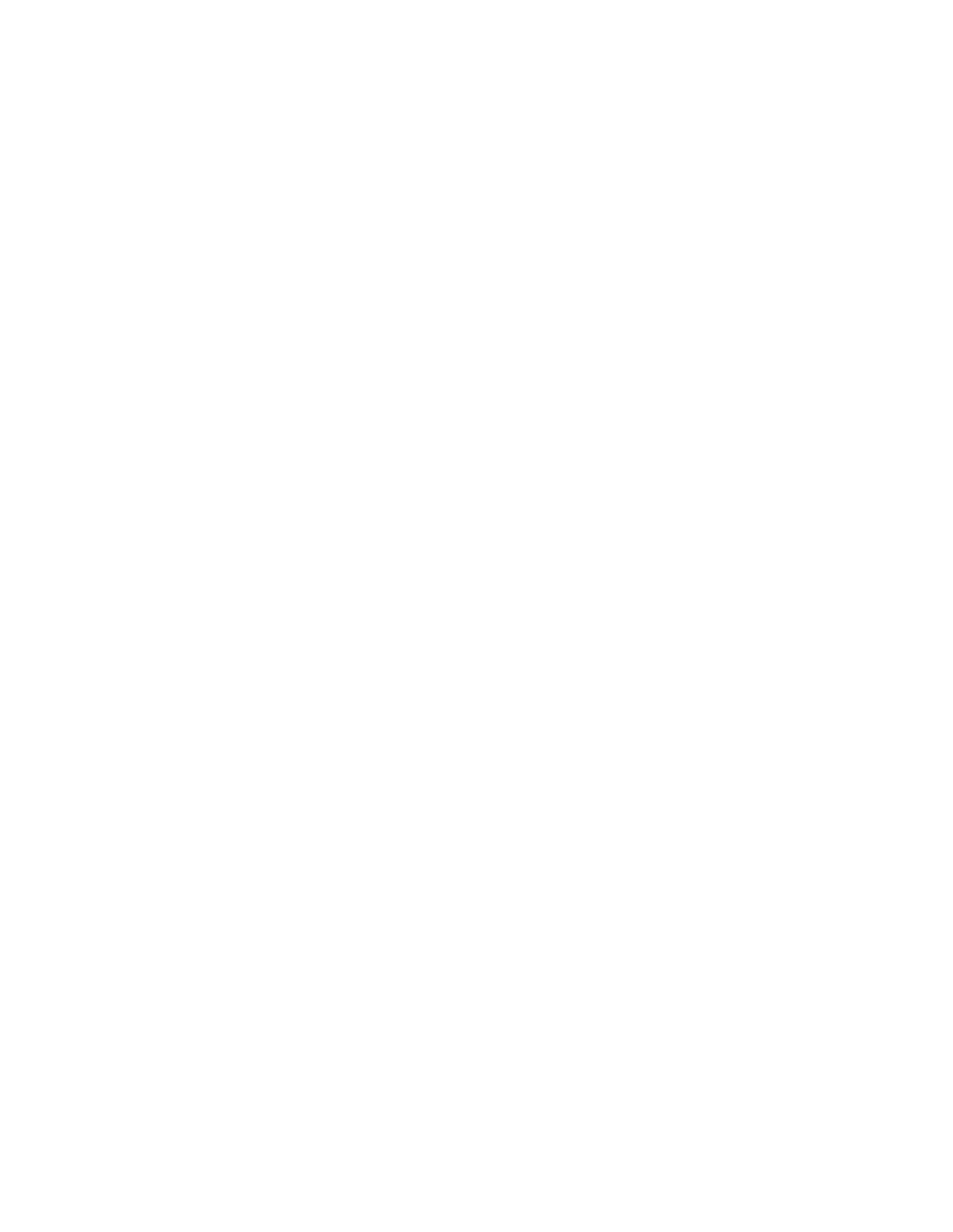#### **ELECTED OFFICIALS TOWN COUNCIL**

The Town Council meetings are on the 1st and 3rd Tuesday of each month in the Town Council Chambers, located at 110 E. Main Street.

|                                 |                        |          | Length  | Date      | Date current           |
|---------------------------------|------------------------|----------|---------|-----------|------------------------|
| <b>Name</b>                     | E-mail                 | Phone    | of Term |           | Appointed term expires |
| <b>Rob Rennie - Mayor</b>       | RRennie@losgatosca.gov | 356-8534 | 4 years | 12/2014   | 12/13/2022             |
| <b>Maria Ristow, Vice Mayor</b> | MRistow@losgatosca.gov | 307-7775 | 4 years | 12/8/2020 | 12/10/2024             |
| <b>Mary Badame</b>              | MBadame@losgatosca.gov | 395-1113 | 2 years | 12/8/2020 | 12/13/2022             |
| <b>Matthew Hudes</b>            | MHudes@losgatosca.gov  | 761-2771 | 4 years | 12/8/2020 | 12/10/2024             |
| <b>Marico Sayoc</b>             | MSayoc@losgatosca.gov  | 679-9835 | 4 years | 12/2014   | 12/13/2022             |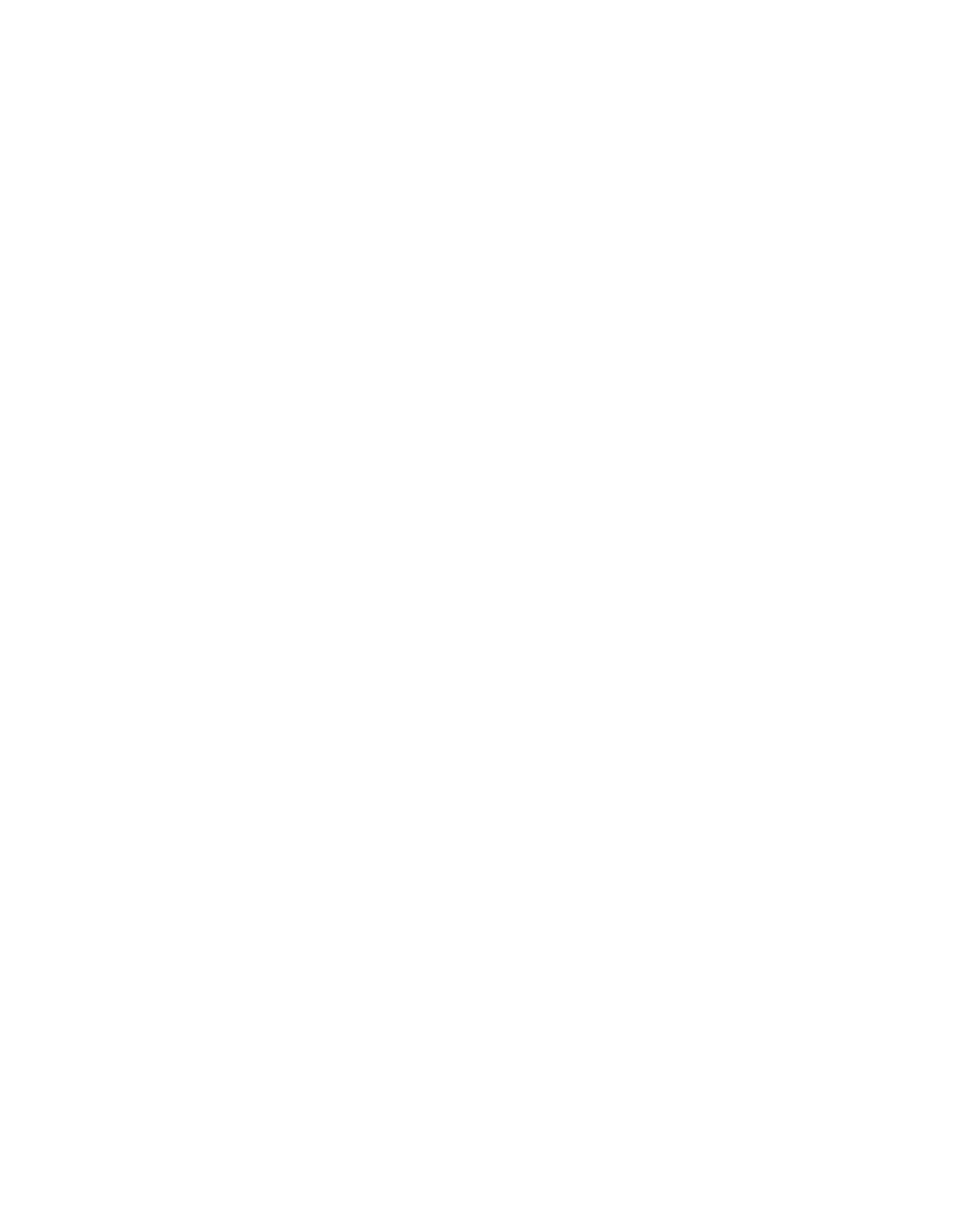# **ADMINISTRATION**

| <b>TOWN MANAGER</b>                              |                           |                |
|--------------------------------------------------|---------------------------|----------------|
| Laurel Prevetti                                  | Manager@losgatosca.gov    | (408) 354-6832 |
| <b>ASSISTANT TOWN MANAGER</b>                    |                           |                |
| <b>Arn Andrews</b>                               | Manager@losgatosca.gov    | (408) 354-6832 |
| <b>TOWN ATTORNEY</b>                             |                           |                |
| Gabrielle Whelan                                 | Attorney@losgatosca.gov   | (408) 354-6818 |
| <b>CHIEF OF POLICE</b>                           |                           |                |
| Jamie Field                                      | Police@losgatosca.gov     | (408) 354-6840 |
| <b>TOWN CLERK</b>                                |                           |                |
| <b>Shelley Neis</b>                              | Clerk@losgatosca.gov      | (408) 354-6888 |
| <b>COMMUNITY DEVELOPMENT DIRECTOR</b>            |                           |                |
| Joel Paulson                                     | Planning@losgatosca.gov   | (408) 354-6873 |
| <b>INTERIM FINANCE DIRECTOR</b>                  |                           |                |
| Stephen Conway                                   | Finance@losgatosca.gov    | (408) 354-6828 |
| <b>HUMAN RESOURCES DIRECTOR</b>                  |                           |                |
| Salina Flores                                    | HR@losgatosca.gov         | (408) 399-5718 |
| <b>LIBRARY DIRECTOR</b>                          | 100 Villa Ave. L.G. 95030 |                |
| Ryan Baker                                       | Rbaker@losgatosca.gov     | (408) 354-6894 |
| <b>INTERIM PARKS &amp; PUBLIC WORKS DIRECTOR</b> |                           |                |
| <b>Timm Borden</b>                               | 41 Miles Ave. L.G. 95030  | (408) 399-5770 |
|                                                  | PPW@losgatosca.gov        |                |
| <b>ECONOMIC VITALITY MANAGER</b>                 |                           |                |
| Monica Renn                                      | Mrenn@losgatosca.gov      | (408) 399-5790 |

Note: Town Mailing Address is 110 E. Main Street, Los Gatos, CA 95030 unless otherwise indicated.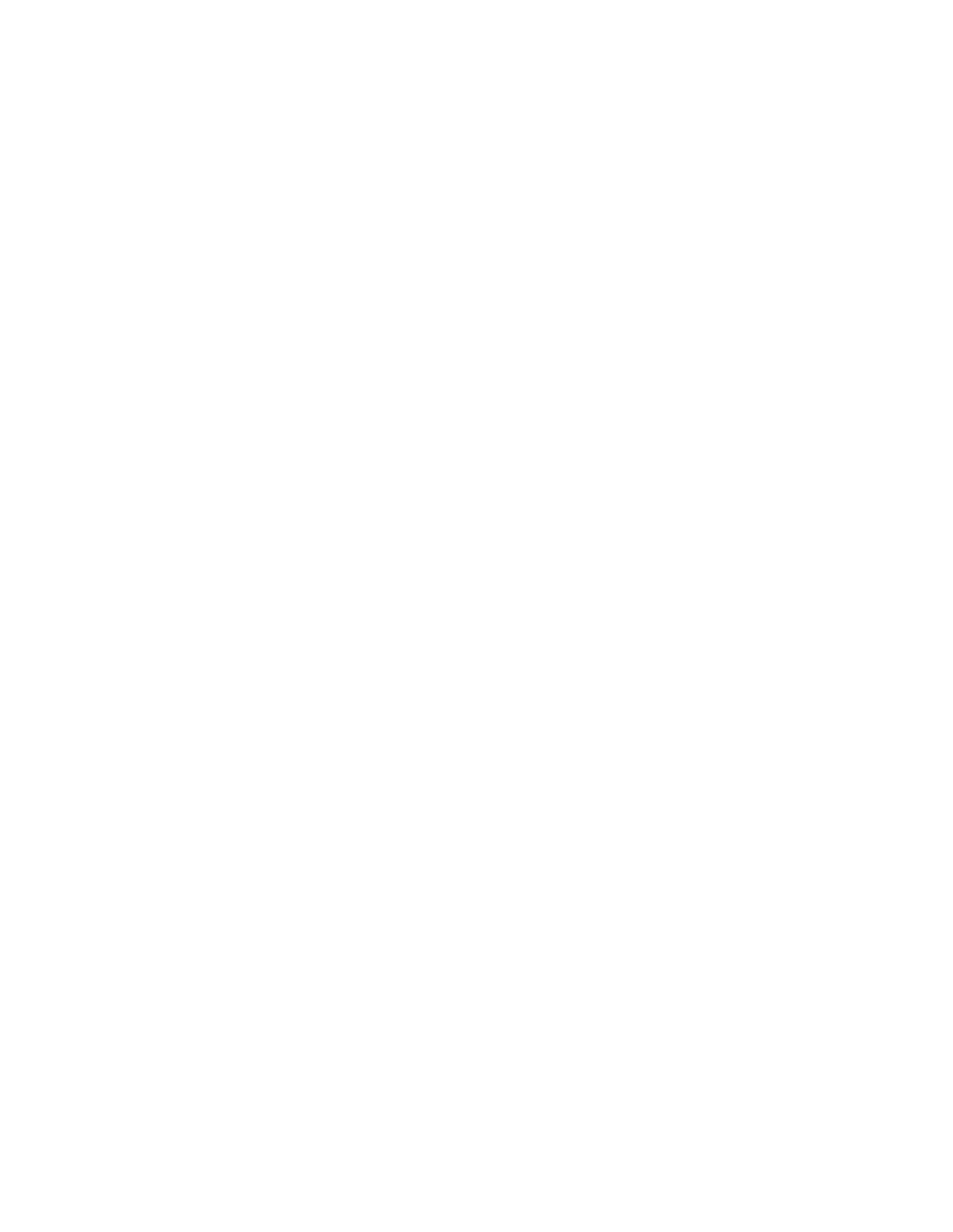#### **COUNCIL APPOINTED BOARDS, COMMISSIONS, AND COMMITTEES**

In compliance with the requirements of Government Code Section 54970, the following appointment list is posted on an annual basis by December 31. It shows all current members of Town Boards, Commissions, and Committees and the dates of their terms of office, as of the time of this posting. In some cases, members are filling unexpired terms; therefore, the expiration dates noted may not reflect the actual length of term. These members have asterisks (\*) next to their names. Adult members of the Town's Boards, Commissions, and Committees must be 18 years or older. Student members must be in 8<sup>th</sup> through 12<sup>th</sup> grade.

# **ARTS AND CULTURE COMMISSION (ACC)**

The Commission advises the Council on art, drama, music, and other creative activities in the community. Meetings are the third Wednesday of each month at 4:00 p.m. in the Los Gatos Library Conference Room, 100 Villa Avenue. The Commission consists of six adult residents appointed by the Town Council and one Youth Commissioner appointed by the Youth Commissioner; one adult member must be an art professional.

| <b>Name</b>             | Qualification             | Length of   | <b>Date First</b> | <b>Date Current</b> |
|-------------------------|---------------------------|-------------|-------------------|---------------------|
|                         |                           | <b>Term</b> | Appointed         | <b>Term Expires</b> |
| Maureen Cappon-Javey    | Resident                  | 3 years     | 1/1/2015          | 12/31/2022          |
| Anne Lamborn*           | Resident                  | 3 years     | 1/1/2022          | 12/31/2022          |
| Kaitlyn Alicia-Romero*  | Resident                  | 3 years     | 1/1/2022          | 12/31/2023          |
| Ellis Weeker            | Resident                  | 3 years     | 4/5/2016          | 12/31/2023          |
| Amy Fasnacht            | Resident                  | 3 years     | 1/1/2016          | 12/31/2024          |
| <b>Thomas Spilsbury</b> | Resident                  | 3 years     | 1/1/2011          | 12/31/2024          |
| Najman Mahbouba         | <b>Youth Commissioner</b> | 1 year      | 9/1/21            | 6/30/2022           |
| Ryan Baker              | <b>Staff Liaison</b>      |             |                   |                     |

# **BUILDING BOARD OF APPEALS (BOA)**

The Board hears appeals of building regulations. Meetings are held as necessary. The Board consists of three adult residents appointed by the Town Council.

| <b>Name</b>        | Qualification        | Length of   | <b>Date First</b> | <b>Date Current</b> |
|--------------------|----------------------|-------------|-------------------|---------------------|
|                    |                      | <b>Term</b> | Appointed         | <b>Term Expires</b> |
| Charles Holcomb*   | Resident             | 4 years     | 1/1/2021          | 12/31/2022          |
| Vacant             | Resident             | 4 years     |                   | 12/31/2023          |
| Vacant             | Resident             | 4 years     |                   | 12/31/2024          |
| <b>Robert Gray</b> | <b>Staff Liaison</b> |             |                   |                     |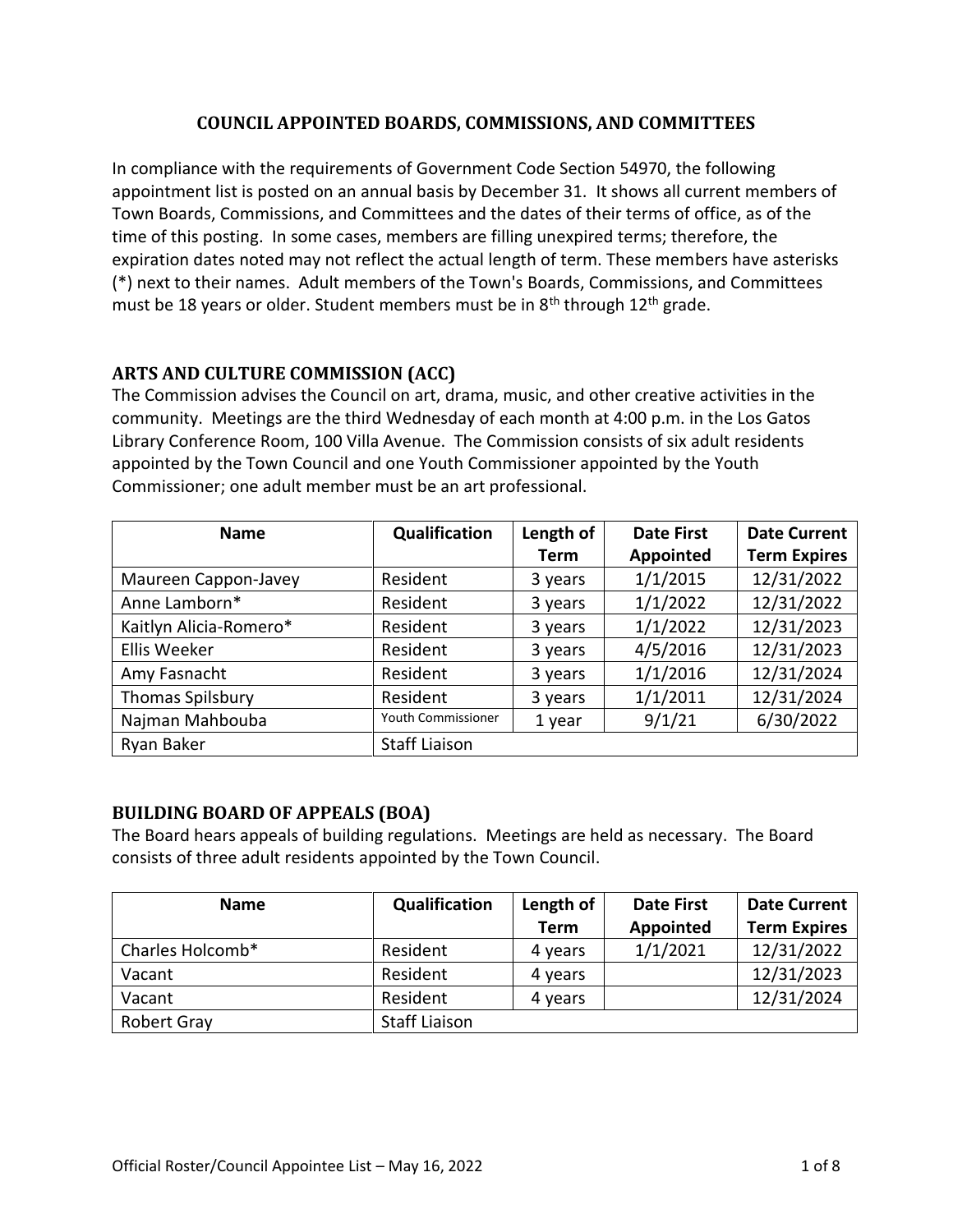#### **COMMUNITY HEALTH AND SENIOR SERVICES COMMISSION (CHSSC)**

The Commission ensures that the goals and objectives of the Human Services Element to the General Plan are implemented by assessing the housing and human service needs of the community. Meetings are the fourth Tuesday of every month, except August and December, at 5:00 p.m. in the Town Council Chambers, 110 E. Main Street. The Commission consists of six adult residents appointed by the Town Council and one Youth Commissioner appointed by the Youth Commission.

| <b>Name</b>           | Qualification             | Length of   | <b>Date First</b> | <b>Date Current</b> |
|-----------------------|---------------------------|-------------|-------------------|---------------------|
|                       |                           | <b>Term</b> | Appointed         | <b>Term Expires</b> |
| Jeffrey Blum          | Resident                  | 3 years     | 1/1/2020          | 12/31/2022          |
| George Rossman*       | Resident                  | 3.5 years   | 7/1/2019          | 12/31/2022          |
| <b>Richard Konrad</b> | Resident                  | 3 years     | 1/1/2021          | 12/31/2023          |
| Vacant                | Resident                  | 3 years     |                   | 12/31/2023          |
| Eleanor Yick*         | Resident                  | 3 years     | 1/1/2022          | 12/31/2024          |
| Vacant                | Resident                  | 3 years     |                   | 12/31/2024          |
| Arshia Mathur         | <b>Youth Commissioner</b> | 1 year      | 8/1/2019          | 6/30/2022           |
| Arn Andrews           | <b>Staff Liaison</b>      |             |                   |                     |

#### **COMPLETE STREETS AND TRANSPORTATION COMMISSION (CSTC)**

The Commission reviews and recommends actions to Council related to bicycle, pedestrian, and other multi-modal transportation means throughout the Town. Meetings are the second Thursday of every month at 7:30 a.m. at the Parks and Public Works offices, 41 Miles Avenue. The Commission consists of six adult residents appointed by the Town Council and one Youth Commissioner appointed by the Youth Commission.

| <b>Name</b>            | Qualification                                                 | Length of   | <b>Date First</b> | <b>Date Current</b> |
|------------------------|---------------------------------------------------------------|-------------|-------------------|---------------------|
|                        |                                                               | <b>Term</b> | Appointed         | <b>Term Expires</b> |
| <b>Robert Buxton</b>   | Resident                                                      | 3 years     | 1/1/2020          | 12/31/2022          |
| Cheri Finalle Binkley* | Resident                                                      | 3 years     | 1/1/2022          | 12/31/2022          |
| <b>Bill Ehlers</b>     | Resident                                                      | 3 years     | 1/1/2020          | 12/31/2023          |
| Gillian Verga          | Resident                                                      | 3 years     | 1/1/2020          | 12/31/2023          |
| Ali Miano              | Resident                                                      | 2 years     | 1/1/2022          | 12/31/2024          |
| Jeff Thompson          | Resident                                                      | 3 years     | 1/1/2020          | 12/31/2024          |
| Taj Chunawala          | <b>Youth Commissioner</b>                                     | 1 year      | 9/1/21            | 6/30/2022           |
| <b>Bill Ehlers</b>     | <b>Reviewed Annually</b><br><b>CSTC Representative to VTA</b> |             |                   |                     |
| WooJae Kim             | <b>Staff Liaison</b>                                          |             |                   |                     |
| Ying Smith             | <b>Staff Liaison</b>                                          |             |                   |                     |
| Sgt. Greg Borromeo     | <b>Staff Liaison</b>                                          |             |                   |                     |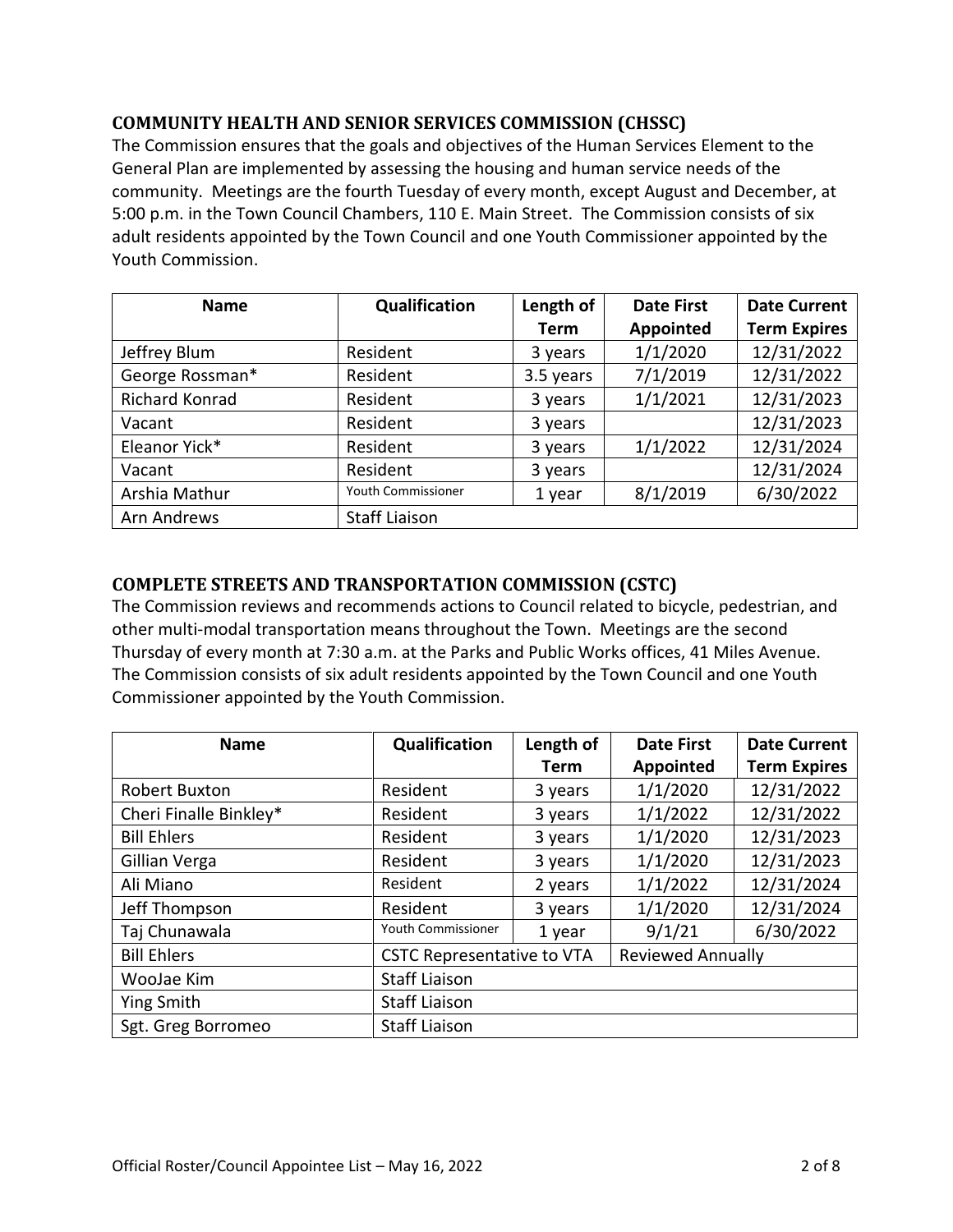#### **CONCEPTUAL DEVELOPMENT ADVISORY COMMITTEE (CDAC)**

The Committee advises prospective applicants of whether their project is consistent with Town policy prior to initiating a development application. Meetings are the second Wednesday of each month, as needed, at 4:30 p.m. in the Town Council Chambers, 110 E. Main Street. Member Qualifications: The Committee consists of two Town Council members appointed annually by the Mayor, and three Planning Commissioners appointed annually by the Planning Commission Chair.

| <b>Name</b>     | Qualification                | Length of Term           |
|-----------------|------------------------------|--------------------------|
| Mary Badame     | <b>Council Member</b>        | <b>Reviewed Annually</b> |
| Maria Ristow    | <b>Council Member</b>        | <b>Reviewed Annually</b> |
| Jeffrey Barnett | <b>Planning Commissioner</b> | <b>Reviewed Annually</b> |
| Kathryn Janoff  | <b>Planning Commissioner</b> | <b>Reviewed Annually</b> |
| Reza Tevana     | <b>Planning Commissioner</b> | <b>Reviewed Annually</b> |
| Joel Paulson    | <b>Staff Liaison</b>         |                          |

#### **DEVELOPMENT REVIEW COMMITTEE (DRC)**

The DRC has the authority to approve certain applications pursuant to Town Code and/or building standards. Meetings are held every Tuesday at 10:00 a.m. in the Town Council Chambers located in the lower level of Town Hall. The Committee consists of the Community Development Director, Building Official, and the Director of Parks and Public Works or their designee. The Fire Chief, Chief of Police, Town Attorney, and Health Officer, or their designee are also members of the DRC, but each of them only attends meetings when it is determined that the matters under consideration require attendance or when the Community Development Director requests attendance.

| <b>Name</b>           | Title                       | Qualification                                    |
|-----------------------|-----------------------------|--------------------------------------------------|
| Jennifer Armer        | <b>Planning Manager</b>     | <b>Staff Liaison/Planning Representative</b>     |
| Sean Mullin           | Senior Planner              | Planning Representative Alternate                |
| <b>Robert Gray</b>    | <b>Building Official</b>    | <b>Building Representative</b>                   |
| Roy Alba              | Sr. Building Inspector      | <b>Building Alternate</b>                        |
| Mike Weisz            | Associate Engineer          | Parks & Public Works Representative              |
| <b>Corvell Sparks</b> | <b>Assistant Engineer</b>   | Parks & Public Works Representative Alternate    |
| Rob Campbell          | <b>Deputy Fire Marshall</b> | Santa Clara County Fire Representative           |
| Caleb Flannigan       | <b>Deputy Fire Marshall</b> | Santa Clara County Fire Representative Alternate |
| Kenny Ip              | <b>Deputy Fire Marshall</b> | Santa Clara County Fire Representative Alternate |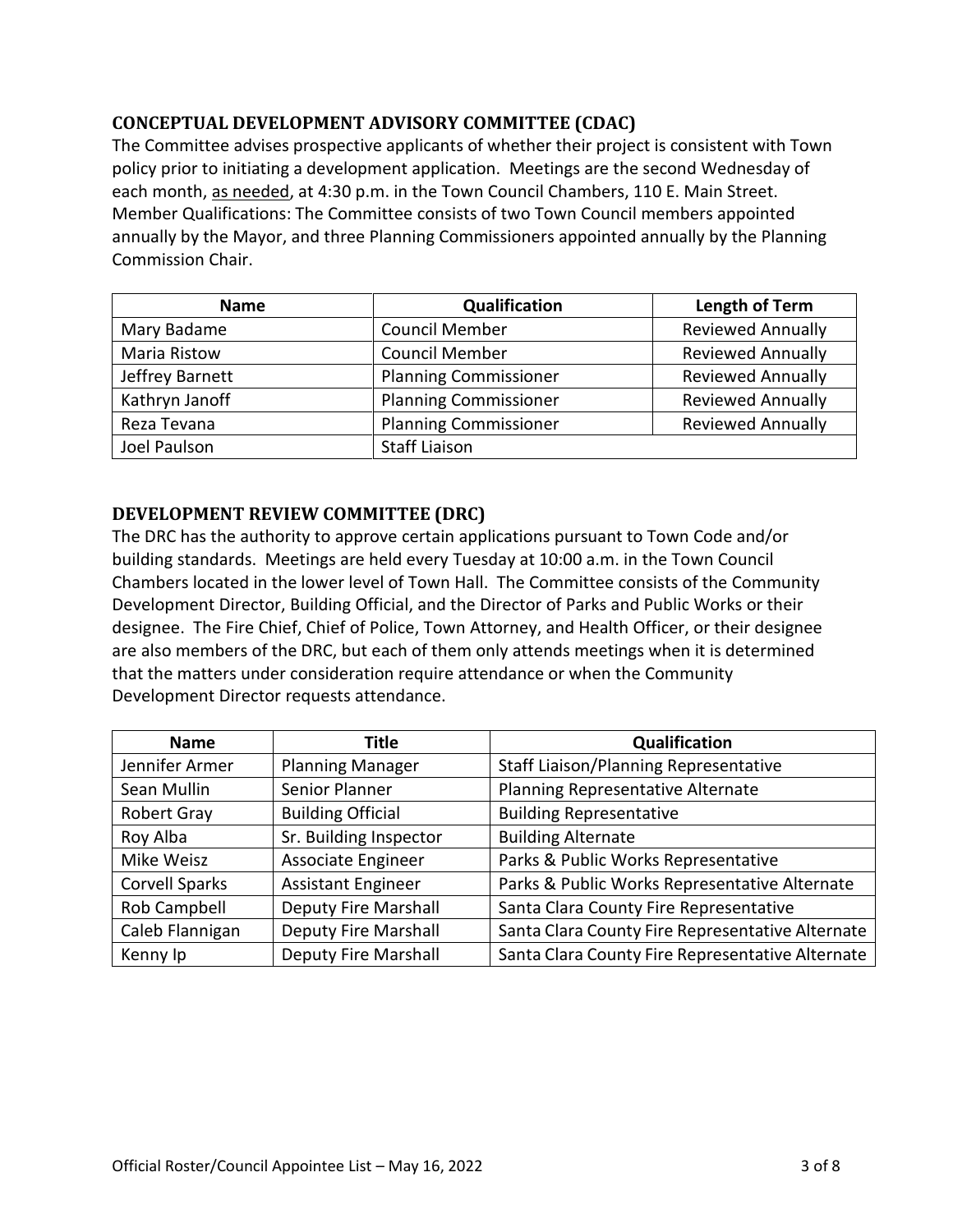#### **FINANCE COMMISSION (FC)**

The Finance Commission is advisory to the Town Council on financial, budgetary, and investment matters including but not limited to the annual budget, capital expenditures, and the Comprehensive Annual Financial Report. The Commission reviews and makes recommendations to the Town Council regarding the Town's financial policies, use of the Town's dedicated sales tax revenue, new revenue opportunities, cost recovery fee structure, funding goals for reserves, and other topics. The Commission consists of five (5) voting citizen members and two (2) non-voting Council Liaisons.

| <b>Name</b>          | Qualification         | Length of                | <b>Date First</b> | <b>Date Current</b> |  |
|----------------------|-----------------------|--------------------------|-------------------|---------------------|--|
|                      |                       | <b>Term</b>              | Appointed         | <b>Term Expires</b> |  |
| Kyle Park            | Resident              | 2 years                  | 2/1/2021          | 12/31/2022          |  |
| <b>Stacey Dell</b>   | Resident              | 3 years                  | 3/1/2021          | 12/31/2023          |  |
| Loreen Huddleston    | Resident              | 4 years                  | 2/1/2021          | 12/31/2024          |  |
| <b>Rick Tinsley</b>  | Resident              | 4 years                  | 2/1/2021          | 12/31/2024          |  |
| Ron Dickel           | Resident              | 4 years                  | 2/1/2021          | 12/31/2025          |  |
| Rob Rennie           | Vice Mayor            | <b>Reviewed Annually</b> |                   |                     |  |
| <b>Matthew Hudes</b> | <b>Council Member</b> | <b>Reviewed Annually</b> |                   |                     |  |
| Arn Andrews          | <b>Staff Liaison</b>  |                          |                   |                     |  |

#### **GENERAL PLAN COMMITTEE (GPC)**

The Committee advises to the Town Council and Planning Commission on the General Plan and any Specific Plan. Meetings are the second and fourth Wednesday of each month, **as needed**, at 5:30 p.m. in the Town Council Chambers, 110 E. Main Street. The Committee consists of two Town Council members appointed annually by the Mayor, and three Planning Commissioners appointed annually by the Planning Commission Chair, and four adult residents appointed by the Town Council.

| <b>Name</b>         | Qualification                | Length of                | <b>Date First</b>        | <b>Date Current</b> |
|---------------------|------------------------------|--------------------------|--------------------------|---------------------|
|                     |                              | <b>Term</b>              | Appointed                | <b>Term Expires</b> |
| <b>Maria Ristow</b> | <b>Council Member</b>        |                          | <b>Reviewed Annually</b> |                     |
| Marico Sayoc        | <b>Council Member</b>        |                          | <b>Reviewed Annually</b> |                     |
| Melanie Hanssen     | <b>Planning Commissioner</b> |                          | <b>Reviewed Annually</b> |                     |
| Kathryn Janoff      | <b>Planning Commissioner</b> | <b>Reviewed Annually</b> |                          |                     |
| <b>Emily Thomas</b> | <b>Planning Commissioner</b> | <b>Reviewed Annually</b> |                          |                     |
| <b>Todd Jarvis</b>  | Resident                     | 4 years                  | 6/23/2010                | 12/31/2022          |
| Steve Piasecki      | Resident                     | 4 years                  | 3/22/2017                | 12/31/2023          |
| Joseph Mannina      | Resident                     | 4 years                  | 1/1/2021                 | 12/31/2024          |
| Susan Burnett       | Resident                     | 4 years                  | 1/1/2022                 | 12/31/2025          |
| Jennifer Armer      | <b>Staff Liaison</b>         |                          |                          |                     |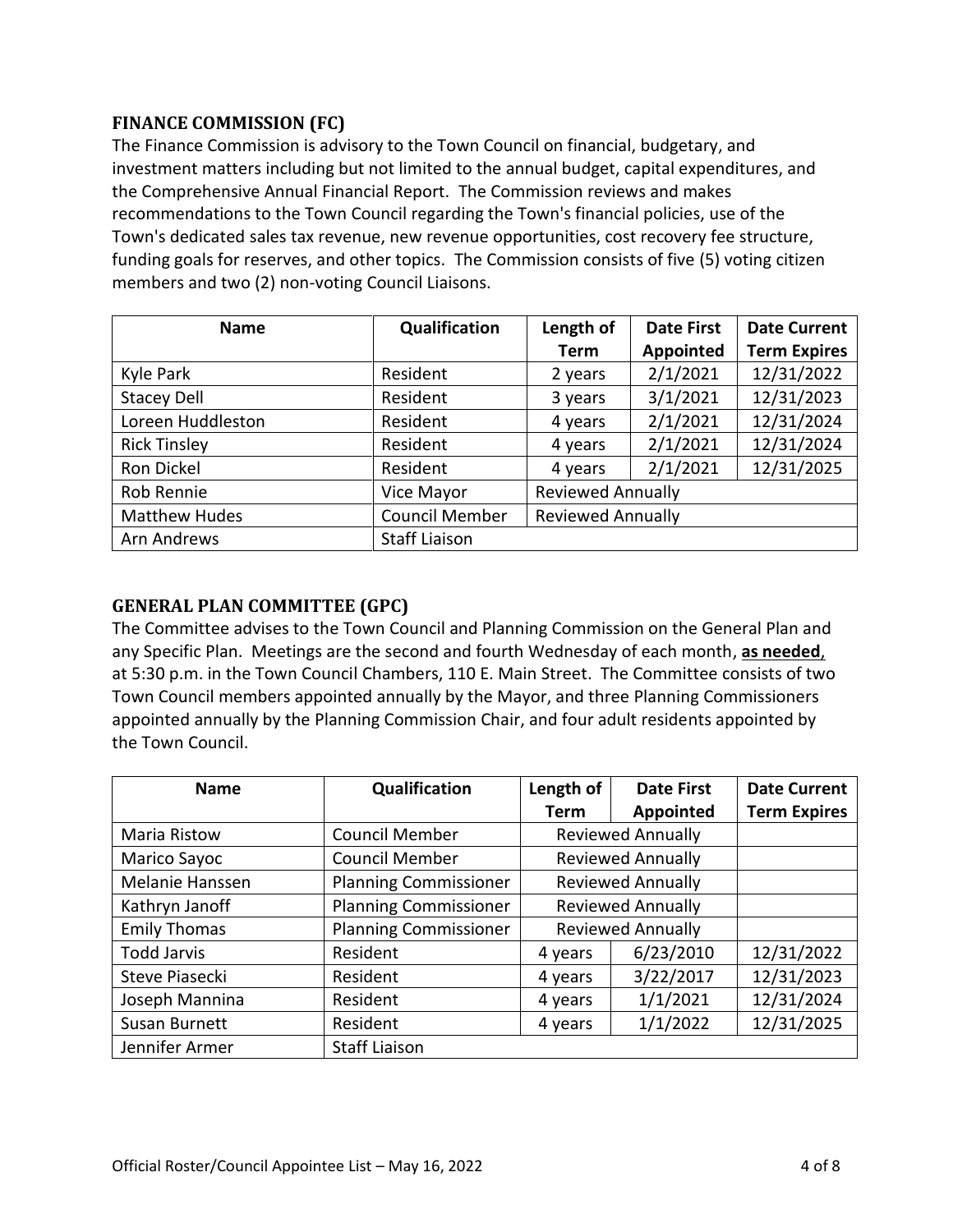#### **HISTORIC PRESERVATION COMMITTEE (HPC)**

The Committee advises the Planning Commission on historic structures, landmarks, and historic districts. Meetings are the fourth Wednesday of each month at 4:00 p.m. in the Town Council Chambers, 110 E. Main Street. The Committee consists of two Planning Commission members appointed annually by the Planning Commission Chair, and three adult residents with knowledge of historic preservation (1 resident of a historic district), appointed by the Town Council.

| <b>Name</b>          | Qualification                | Length of                | <b>Date First</b> | <b>Date Current</b> |
|----------------------|------------------------------|--------------------------|-------------------|---------------------|
|                      |                              | <b>Term</b>              | <b>Appointed</b>  | <b>Term Expires</b> |
| Kylie Clark          | <b>Planning Commissioner</b> | <b>Reviewed Annually</b> |                   |                     |
| Steven Raspe         | <b>Planning Commissioner</b> | <b>Reviewed Annually</b> |                   |                     |
| Timothy Lundell*     | Resident                     | 4 years                  | 1/1/2021          | 12/31/2022          |
| Vacant               | Resident                     | 4 years                  |                   | 12/31/2023          |
| <b>Barry Cheskin</b> | Resident                     | 4 years                  | 1/1/2021          | 12/31/2024          |
| Sean Mullin          | <b>Staff Liaison</b>         |                          |                   |                     |

# **HOUSING ELEMENT ADVISORY BOARD (HEAB)**

The Town of Los Gatos is required to prepare an updated Housing Element for the period covering 2023-2031 by January 31, 2023. The Housing Element Advisory Board (HEAB) is established to assist with the preparation of the Housing Element and to provide recommendations on specific strategies, concepts, and/or policies to accommodate the Town's Regional Housing Needs Assessment (RHNA) of 1,993 housing units for the next eight-year period. The Board is comprised of the existing nine-member General Plan Committee (GPC) with up to four "at-large" members to provide broad community representation. The Board meets the first and third Thursday of the month, except July, at 7:00 p.m.

| <b>Name</b>           | Qualification                | Length of | <b>Date First</b>        | <b>Date Current</b> |
|-----------------------|------------------------------|-----------|--------------------------|---------------------|
|                       |                              | Term      | Appointed                | <b>Term Expires</b> |
| Maria Ristow          | <b>Council Member</b>        |           | <b>Reviewed Annually</b> |                     |
| Marico Sayoc          | <b>Council Member</b>        |           | <b>Reviewed Annually</b> |                     |
| Melanie Hanssen       | <b>Planning Commissioner</b> |           | <b>Reviewed Annually</b> |                     |
| Kathryn Janoff        | <b>Planning Commissioner</b> |           | <b>Reviewed Annually</b> |                     |
| <b>Emily Thomas</b>   | <b>Planning Commissioner</b> |           | <b>Reviewed Annually</b> |                     |
| <b>Todd Jarvis</b>    | <b>GPC Commissioner</b>      | 4 years   | 6/23/2010                | 12/31/2022          |
| <b>Steve Piasecki</b> | <b>GPC Commissioner</b>      | 4 years   | 3/22/2017                | 12/31/2023          |
| Joseph Mannina        | <b>GPC Commissioner</b>      | 4 years   | 1/1/2021                 | 12/31/2024          |
| Susan Burnett         | <b>GPC Commissioner</b>      | 4 years   | 1/1/2022                 | 12/31/2025          |
| Randi Chen            | Resident                     | 8 months  | 10/1/2021                | 6/30/2022           |
| Adam Mayer            | Resident                     | 8 months  | 10/1/2021                | 6/30/2022           |
| Rob Moore             | Resident                     | 8 months  | 10/1/2021                | 6/30/2022           |
| Ryan Rosenberg        | Resident                     | 8 months  | 10/1/2021                | 6/30/2022           |
| Jocelyn Shoopman      | <b>Staff Liaison</b>         |           |                          |                     |
| Erin Walters          | <b>Staff Liaison</b>         |           |                          |                     |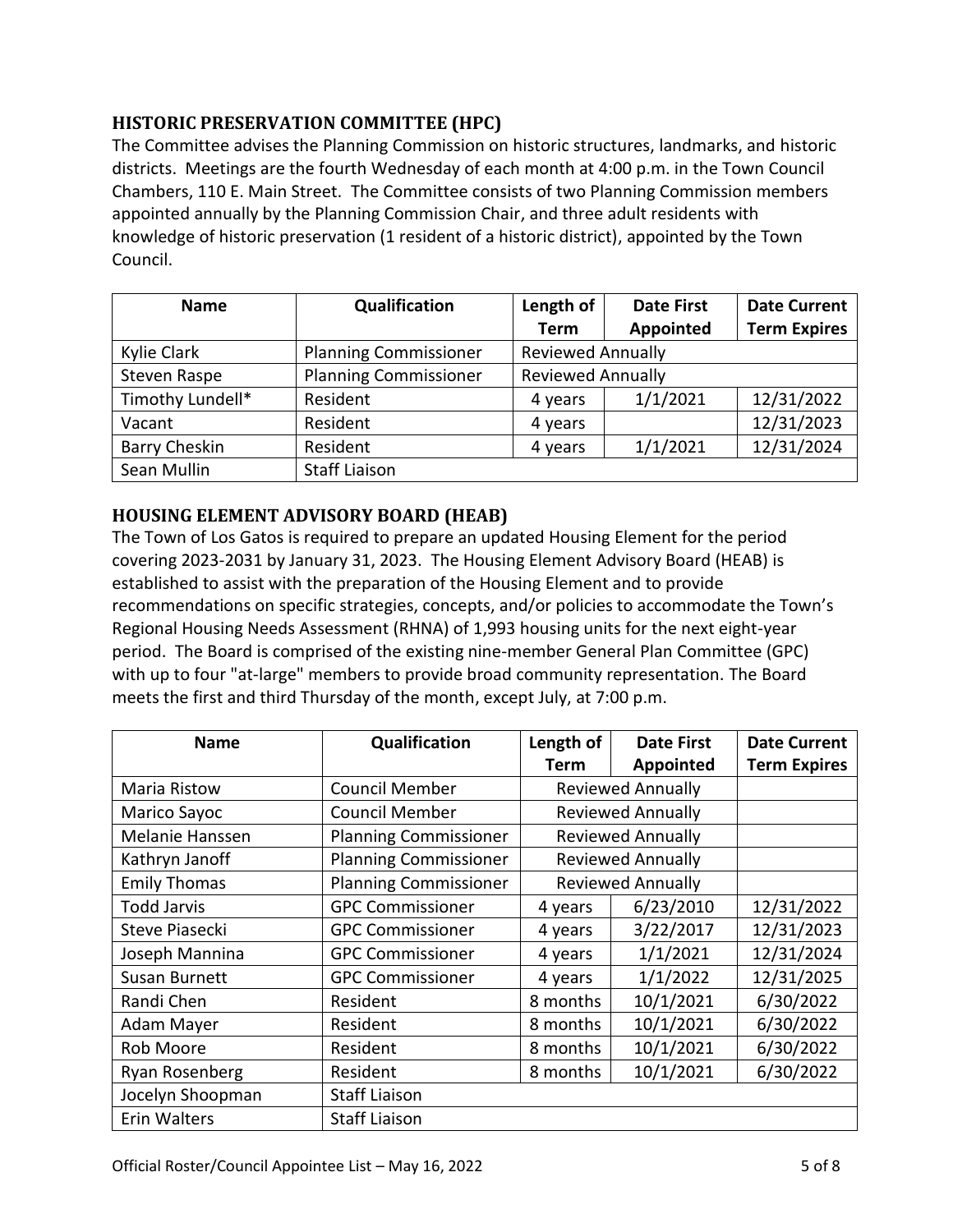#### **LIBRARY BOARD (LIB)**

The Board makes recommendations to Town library staff and Town Council regarding library service and policies. Meetings are the second Wednesday of January, March, May, July, September, and November at 3:00 p.m. at the Los Gatos Library, 100 Villa Avenue. \*\*The Board consists of six adult residents appointed by the Town Council, and one Youth Commissioner appointed by the Youth Commission.

| <b>Name</b>              | Qualification             | Length of   | <b>Date First</b> | <b>Date Current</b> |
|--------------------------|---------------------------|-------------|-------------------|---------------------|
|                          |                           | <b>Term</b> | Appointed         | <b>Term Expires</b> |
| <b>Trish Goldfarb</b>    | Resident                  | 3 years     | 5/1/2018          | 12/31/2022          |
| Susan Buxton*            | Resident                  | 3 years     | 1/1/2018          | 12/31/2022          |
| <b>Richard Capatosto</b> | Resident                  | 3 years     | 1/1/2021          | 12/31/2023          |
| Sabiha Chunawala         | Resident                  | 3 years     | 5/1/2018          | 12/31/2023          |
| Lydia Norcia             | Resident                  | 3 years     | 1/1/2022          | 12/31/2024          |
| Leticia Ramos Madeiros   | Resident                  | 3 years     | 1/1/2022          | 12/31/2024          |
| Esha Bagora              | <b>Youth Commissioner</b> | 1 year      | 9/1/21            | 6/30/2022           |
| Ryan Baker               | <b>Staff Liaison</b>      |             |                   |                     |

#### **PARKS COMMISSION (PARKS)**

The Commission advises the Town Council regarding public parks, off-street trails, open space, grounds, and trees. Meetings are the first Monday of each even-numbered month at 6:00 pm at the Parks and Public Works offices, 41 Miles Avenue. The Commission consists of six adult residents appointed by the Town Council and one Youth Commissioner appointed by the Youth Commission.

| <b>Name</b>         | Qualification             | Length of | <b>Date First</b> | <b>Date Current</b> |
|---------------------|---------------------------|-----------|-------------------|---------------------|
|                     |                           | Term      | <b>Appointed</b>  | <b>Term Expires</b> |
| Sandy Gordon        | Resident                  | 3 years   | 9/16/2002         | 12/31/2022          |
| Rob Stephenson      | Resident                  | 3 years   | 1/1/2020          | 12/31/2022          |
| Mike Buncic*        | Resident                  | 4 years   | 1/1/2015          | 12/31/2023          |
| Vacant              | Resident                  | 3 years   |                   | 12/31/2023          |
| Vacant              | Resident                  | 3 years   |                   | 12/31/2024          |
| <b>Matthew Ober</b> | Resident                  | 3 years   | 1/1/2019          | 12/31/2024          |
| Kamron Emami        | <b>Youth Commissioner</b> | 1 year    | 8/1/2019          | 6/30/2021           |
| Jim Harbin          | <b>Staff Liaison</b>      |           |                   |                     |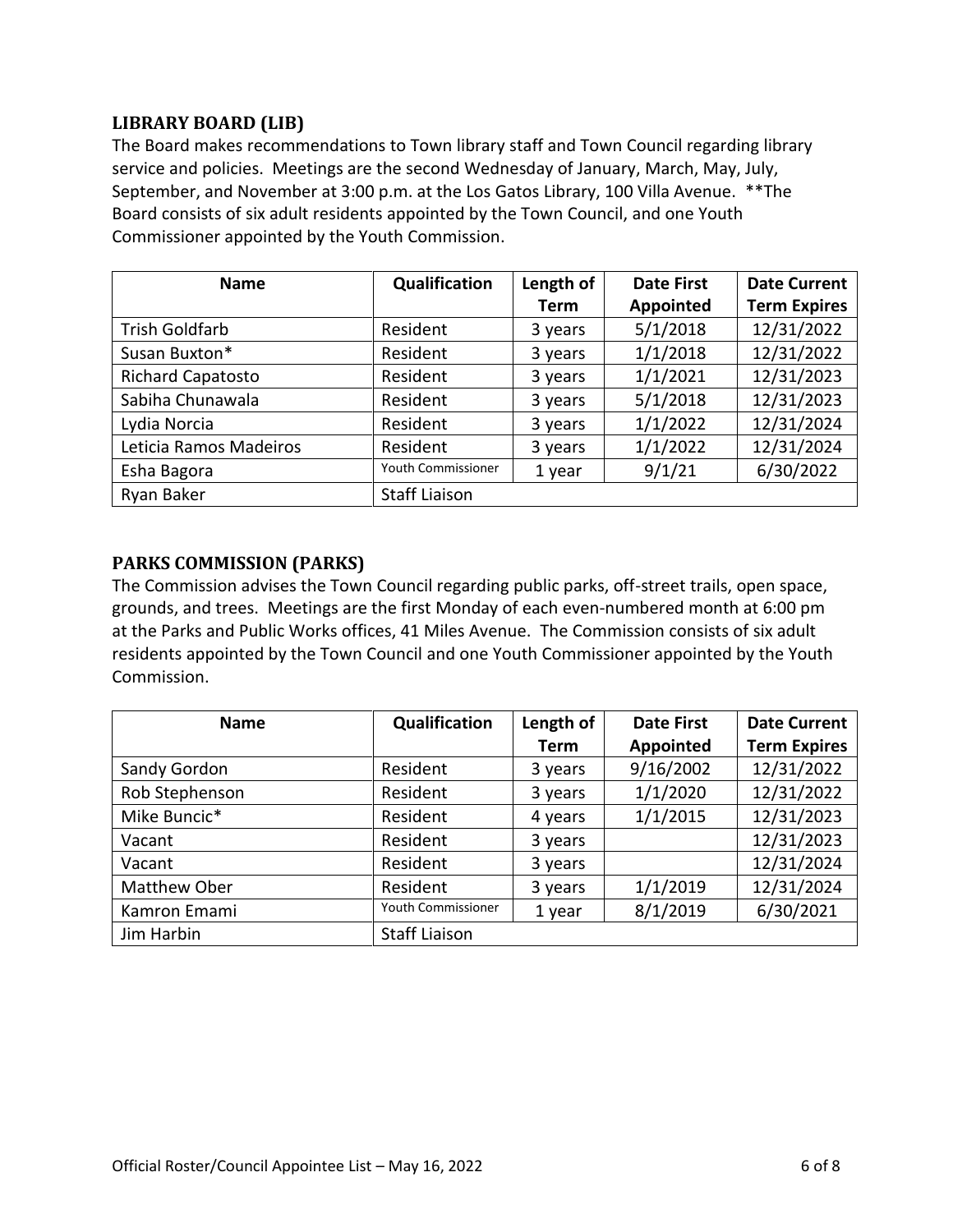#### **PERSONNEL BOARD**

The Board makes recommendations to the Town Council on matters of personnel administration. Meetings are the second Wednesday of each February at 12:00 pm, at a location determined in advance of each meeting. The Board consists of five adult residents.

| <b>Name</b>           | Qualification        | Length of   | <b>Date First</b> | <b>Date Current</b> |
|-----------------------|----------------------|-------------|-------------------|---------------------|
|                       |                      | <b>Term</b> | Appointed         | <b>Term Expires</b> |
| Jennifer Lewis        | Resident             | 5 years     | 4/21/2015         | 12/31/2022          |
| Steven Bakota*        | Resident             | 5 years     | 1/1/2021          | 12/31/2023          |
| Larry Maggio          | Resident             | 5 years     | 2/1/2021          | 12/31/2024          |
| Vacant                | Resident             | 5 years     |                   | 12/31/2025          |
| <b>Edward Matchak</b> | Resident             | 5 years     | 1/1/2017          | 12/31/2026          |
| Salina Flores         | <b>Staff Liaison</b> |             |                   |                     |

#### **PLANNING COMMISSION (PC)**

The Commission makes recommendations about planning, zoning administration, and other land use regulatory controls. Meetings are the second and fourth Wednesdays of each month at 7:00 p.m. in the Town Council Chambers, 110 E. Main Street. The Commission consists of seven adult resident members.

| <b>Name</b>     | Qualification        | Length of   | <b>Date First</b> | <b>Date Current</b> |
|-----------------|----------------------|-------------|-------------------|---------------------|
|                 |                      | <b>Term</b> | <b>Appointed</b>  | <b>Term Expires</b> |
| Melanie Hanssen | Resident             | 4 years     | 1/1/2015          | 12/31/2022          |
| Reza Tavana     | Resident             | 4 years     | 1/1/2019          | 12/31/2022          |
| Jeffrey Barnett | Resident             | 4 years     | 1/1/2020          | 12/31/2023          |
| Emily Thomas*   | Resident             | 4 years     | 2/1/2021          | 12/31/2023          |
| Kathryn Janoff  | Resident             | 4 years     | 1/1/2017          | 12/31/2024          |
| Kylie Clark     | Resident             | 4 years     | 1/1/2022          | 12/31/2025          |
| Steve Raspe     | Resident             | 4 years     | 1/1/2022          | 12/31/2025          |
| Joel Paulson    | <b>Staff Liaison</b> |             |                   |                     |